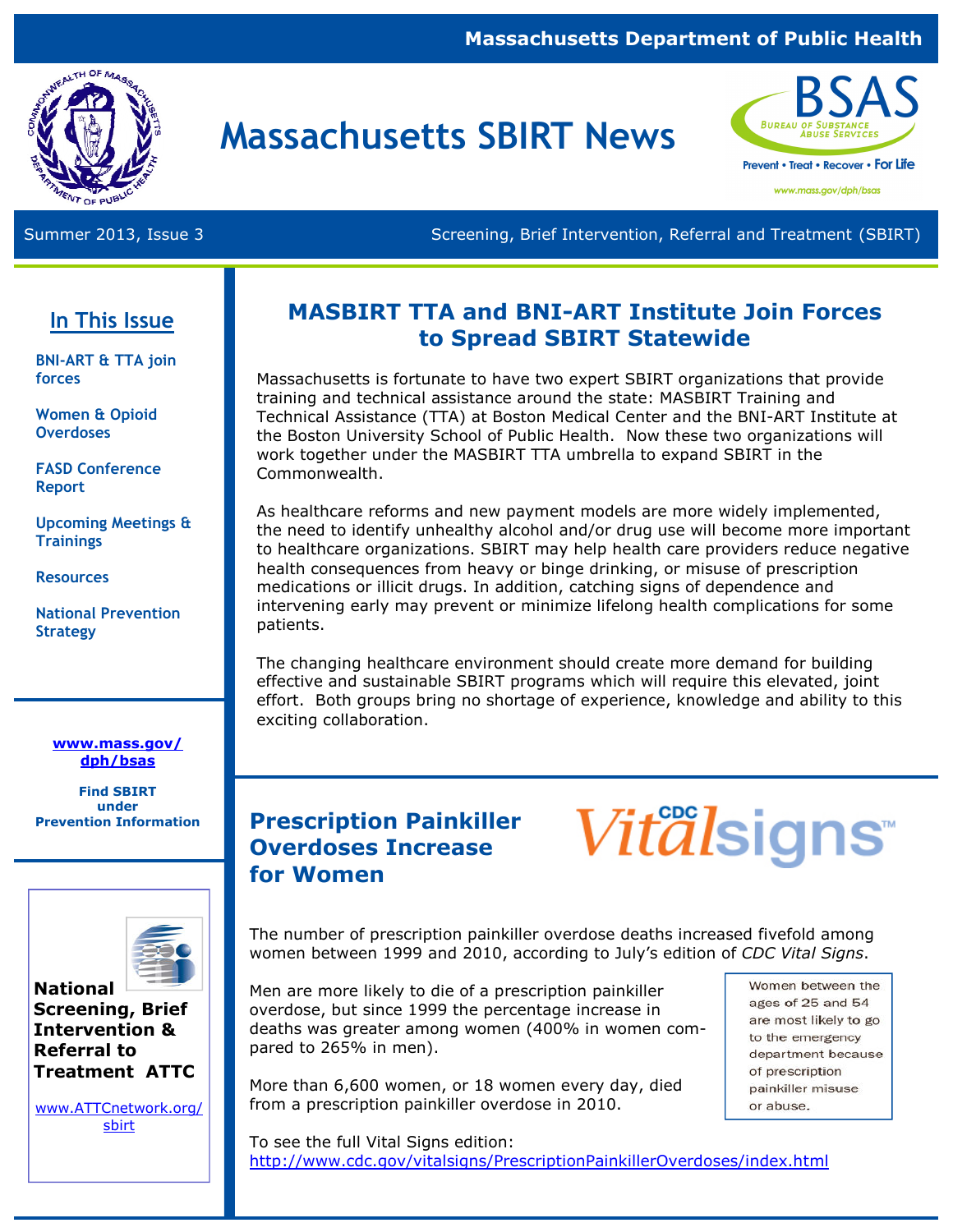#### **MASBIRT TTA and BNI-ART Institute Join Forces**

From Page 1

MASBIRT TTA, an outgrowth of the SAMHSA-funded MASBIRT project, has over six years' experience with screening and intervening with health care patients in hospital beds, emergency departments and outpatient clinics in the Boston area. Its staff and consultants continue to train and advise a variety of health care and other professionals in a number of settings on implementation and continuation issues.

The BNI-ART (Brief Negotiated Interview-Active Referral to Treatment) Institute has provided SBIRT training and consultation nationwide since 1993. Though its primary expertise has been in emergency departments, BNI-ART trainers have expanded their practice into variety of settings around the US and provided ongoing training with the MASBIRT project. The BNI algorithm has been widely used by many projects and in products produced by both groups. SAMHSA recognized the BNI-ART Institute as a part of their National Registry of Evidence-based Programs and Practices (NREPP).

MASBIRT TTA provides training, on-going coaching, skills booster sessions, implementation protocol development and/or technical assistance for starting, maintaining and sustaining SBIRT operations in Massachusetts.



# **MASBIRT.org**

provides access to:

- More information about SBIRT and MASBIRT TTA;
- Resources for providers and patients;
- Local and national SBIRT resources;
- Insights on SBIRT and special populations

The US Preventive Services Task Force updated its Grade B recommendation that clinicians screen adults aged 18 years or older for alcohol misuse and provide persons engaged in risky or hazardous drinking with brief behavioral counseling interventions to reduce alcohol misuse.

Virginia A. Moyer, MD, MPH, on behalf of the U.S. Preventive Services Task Force. Screening and Behavioral Counseling Interventions in Primary Care to Reduce Alcohol Misuse: U.S. Preventive Services Task Force Recommendation Statement. Published at www.annals.org on 5/14/13.

# **MASBIRT Training and Technical Assistance**

**MASBIRT TTA** can provide your site with these **FREE** services:

**Grand Rounds** on the intersection of alcohol, drugs and health, and importance of early identification;



#### **Training and on-going skills coaching**

For all staff levels — professional and administrative. Train-thetrainer programs are also available;

**Guidance with clinical protocol development;** screening instruments and methods, brief intervention strategies;

**Help with administrative aspects,** such as data collection strategies, documentation protocols; and revenue generation potential;

**Identification and development of resources for patients who need specialty care,** including medication assisted treatment for alcohol and opioids; and

**Expert guidance for work with special populations.** 

## **Contact MASBIRT TTA:**

**617-414-3749** 

**Or e-mail: MASBIRT@bmc.org**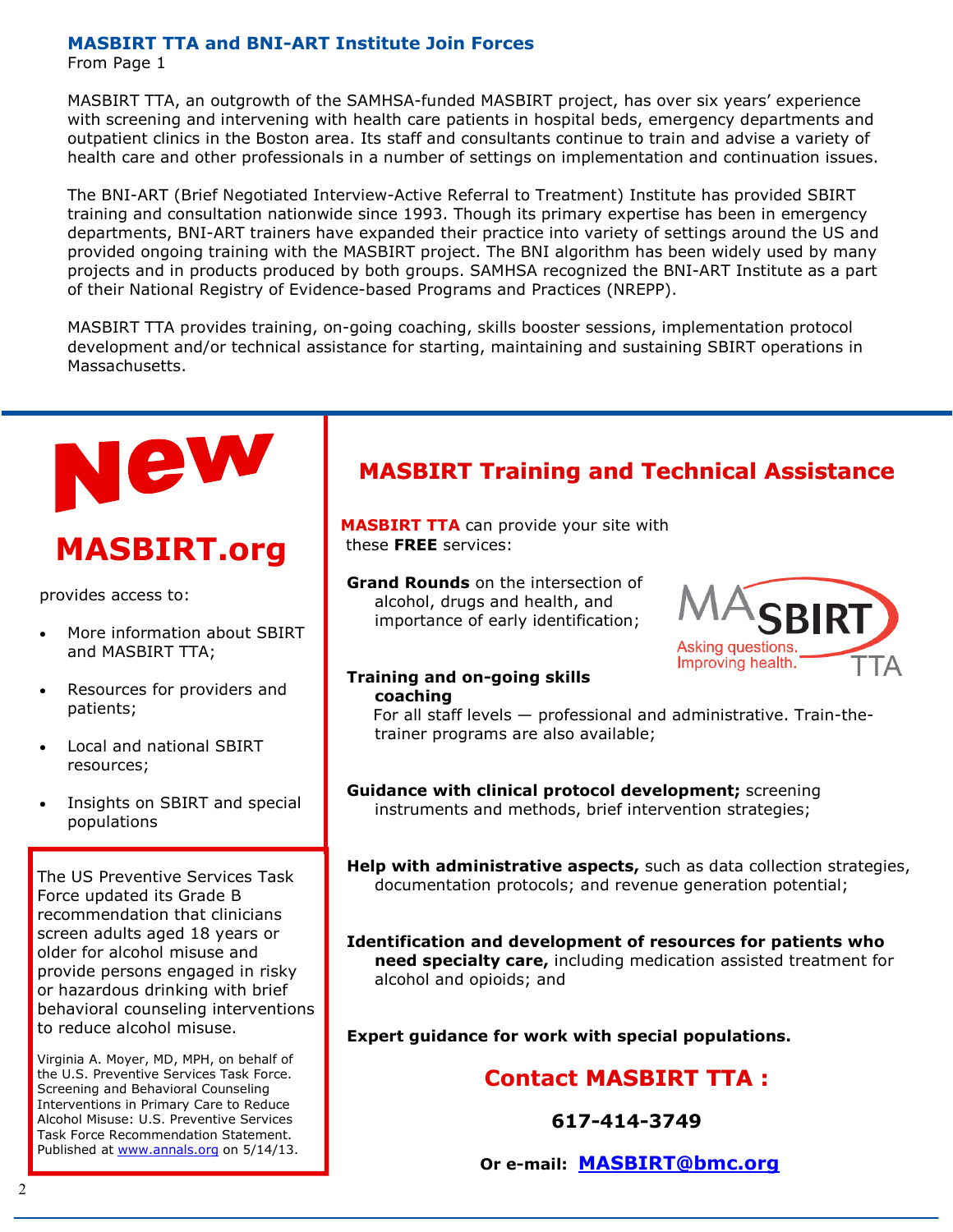# SAVE THE DATE

**Implementing SBIRT to Address Unhealthy Substance Use in Your Medical Home**

November 22, 2013

MASBIRT TTA Statewide Meeting





Central resource for anyone involved in preventing, intervening, treating, and supporting recovery from addictions in Massachusetts.

Look for career information, upcoming trainings around the state, links to professional organizations and more.

maworkforce.adcare-educational.org

# **Fetal Alcohol Spectrum Disorders Conference Brings People Together!**

The April statewide conference, "Why FASD is Relevant to You!" which was sponsored by the Massachusetts Department of Public Health drew families, human service providers, staff of state agencies, and addiction professionals.

The day-long meeting addressed the impact prenatal alcohol use can have on individuals across the life span. Speakers included a diagnostic pediatrician from Children's Hospital who discussed the science and developmental implications, an obstetrician from Massachusetts General Hospital, a birth mother of three children with an FASD, and a panel of adoptive parents of children with an FASD.

Workshops included "Screening for FASD Risk" and "Interventions for Individuals Across the Life Span," as well as conversations with families, a young adult with FAS, and a birth mother.

A social worker from the Massachusetts Department of Children and Families summed up many attendee comments: "This was the best training I have ever been to over the past 24 years of social work! The format of being able to choose different seminars, the personal stories of the people who presented, and the variety of presenters was perfect. Their stories have continued to resonate with me and with co-workers who attended and we find ourselves talking about it days later."

- There is no known safe amount of alcohol to drink while pregnant.
- There is no safe time during pregnancy to drink.
- There is no safe kind of alcohol.

**CDC urges pregnant women not to drink alcohol any time during pregnancy.**

Another attendee said: "Hearing a birth mother speak about her own childhood trauma, early onset of her disease of alcoholism, her drinking through her pregnancies and the damage it did to her children, her recovery, and how her son with FAS forgave her, was just amazing. Seeing adoptive parents embrace this birth mother was one of the most moving sights I have even seen! "

• For information about the FASD Task Force, focused on prevention (which includes regular universal SBIRT with women of childbearing age) and on addressing/supporting the continuing needs of families;

or

• For training on Screening for FASD Risk and Interventions;

**Contact** Enid Watson, MDiv Massachusetts FASD State Coordinator Institute for Health & Recovery 617-661-3991 enidwatson@healthrecovery.org